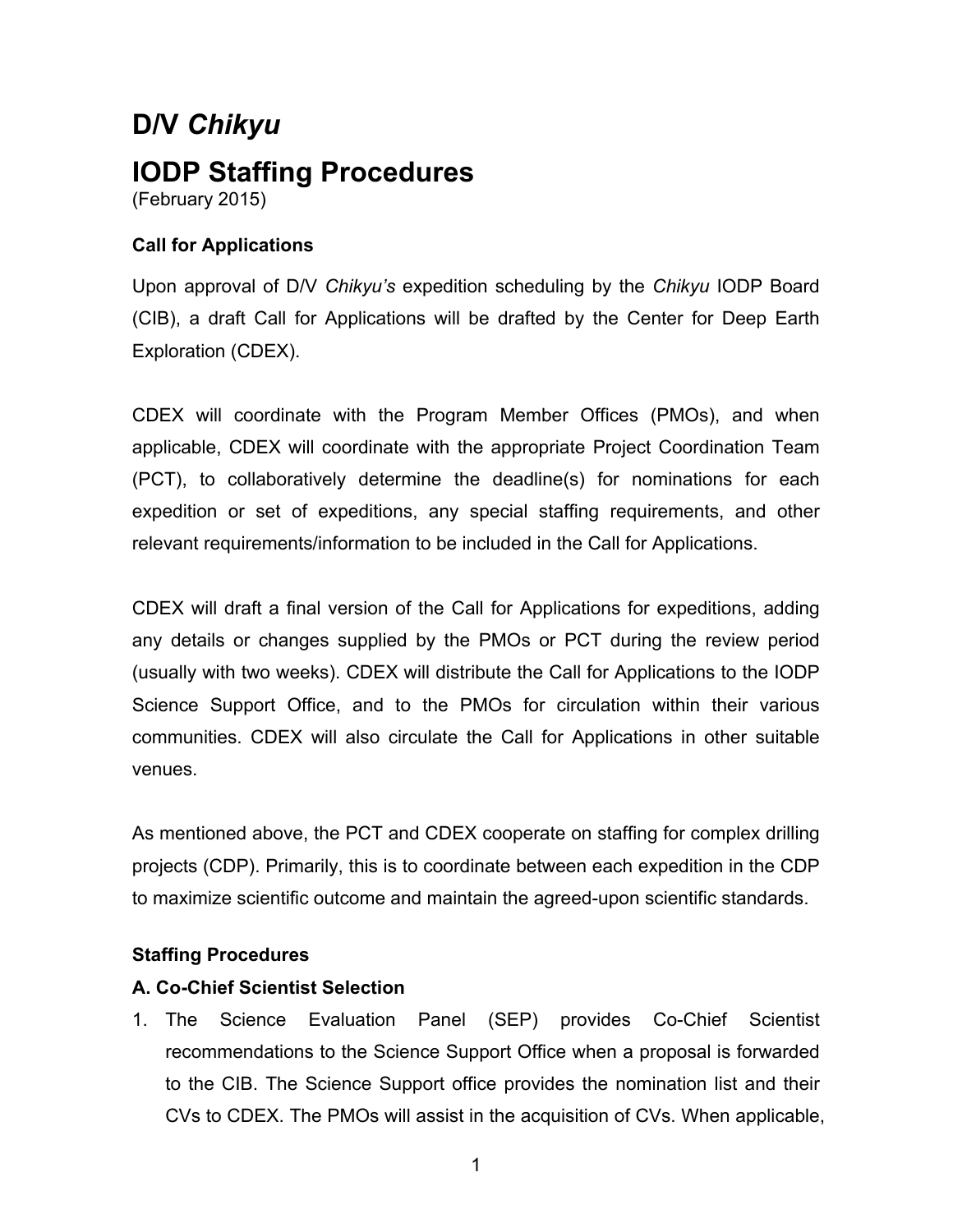the PCT recommends potential Co-Chiefs, considering the SEP recommendations and proposal requirements.

- 2. CDEX (and PCT) reviews the Co-Chief Scientists recommendations and determines the most appropriate individuals based on expedition science requirements and familiarity, individual qualifications, and (when applicable) previous ODP/IODP performance.
- 3. CDEX issues official invitations to the potential Co-Chief Scientists. Copies of the letter are sent to the PMOs.

#### **B. Science Party Staffing**

- 1. The PMOs receive applications directly from their science communities and evaluate them through their internal methods.
- 2. The PMOs provide their nominations (including each nominee's application and relevant supporting material) to CDEX. Each PMO will provide ranking criteria for each nominee, based on internal guidelines. Member countries should be aware of the need for flexibility, and should provide an adequate number of nominations representing a variety of scientific expertise. Each member country/consortia is entitled to their full representation according to the MOUs; however, while efforts will be made to select from the submitted nominees, spaces aboard expeditions are not guaranteed.
- 3. CDEX shares the nominations and supporting materials with the Co-Chief Scientists and, when applicable, the relevant PCT. CDEX will make final staffing decisions based on the Co-Chiefs' (and PCT) recommendations and the PMO interests. An effort is made at this stage to invite "key individuals" who can provide needed expertise and mentoring.
- 4. CDEX sends official invitations for scientific participation directly to each scientist, cc'ing the relevant PMO. Further calls might be issued if certain specialties remain unfilled.
- 5. If an invited science party member declines an expedition or withdraws after accepting, CDEX will, with the Co-Chiefs and PCT, select another scientist from the existing nomination list from the relevant PMO or request new nominations from the PMO. If the PMO is unable to provide a suitable replacement, the berth will be relinquished by that PMO and filled with a